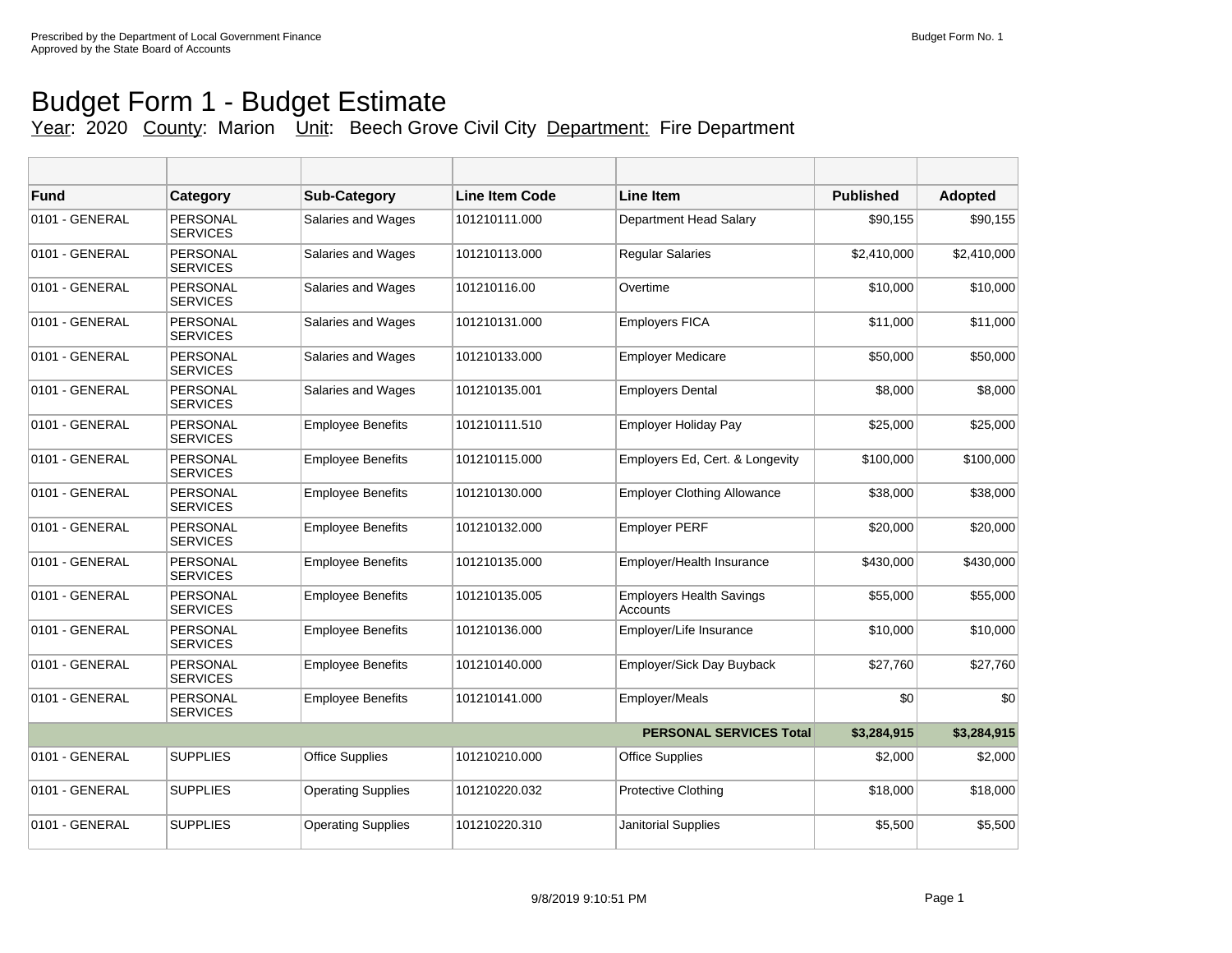| <b>Fund</b>    | Category                              | <b>Sub-Category</b>                 | Line Item Code | <b>Line Item</b>                  | <b>Published</b> | Adopted   |
|----------------|---------------------------------------|-------------------------------------|----------------|-----------------------------------|------------------|-----------|
| 0101 - GENERAL | <b>SUPPLIES</b>                       | <b>Operating Supplies</b>           | 101210222.000  | Garage/Motor                      | \$79,300         | \$79,300  |
| 0101 - GENERAL | <b>SUPPLIES</b>                       | <b>Operating Supplies</b>           | 101210500.001  | <b>Medical Supplies</b>           | \$90.700         | \$90,700  |
|                |                                       |                                     |                | <b>SUPPLIES Total</b>             | \$195,500        | \$195,500 |
| 0101 - GENERAL | <b>SERVICES AND</b><br><b>CHARGES</b> | <b>Professional Services</b>        | 101210310.008  | Instruction                       | \$6,000          | \$6,000   |
| 0101 - GENERAL | <b>SERVICES AND</b><br><b>CHARGES</b> | <b>Professional Services</b>        | 101210330.032  | Physicals/Evaluations             | \$37,800         | \$37,800  |
| 0101 - GENERAL | <b>SERVICES AND</b><br><b>CHARGES</b> | <b>Professional Services</b>        | 101210500.002  | Contractual                       | \$234,000        | \$234,000 |
| 0101 - GENERAL | <b>SERVICES AND</b><br><b>CHARGES</b> | Communication and<br>Transportation | 101210320.002  | Telephone/Air Cards               | \$9,000          | \$9,000   |
| 0101 - GENERAL | <b>SERVICES AND</b><br><b>CHARGES</b> | Printing and Advertising            | 101210340.003  | <b>Injury Prevention</b>          | \$3,000          | \$3,000   |
| 0101 - GENERAL | <b>SERVICES AND</b><br><b>CHARGES</b> | <b>Utility Services</b>             | 101210351.000  | Electric                          | \$18,540         | \$18,540  |
| 0101 - GENERAL | <b>SERVICES AND</b><br><b>CHARGES</b> | <b>Utility Services</b>             | 101210352.000  | Gas/heating                       | \$8,500          | \$8,500   |
| 0101 - GENERAL | <b>SERVICES AND</b><br><b>CHARGES</b> | <b>Utility Services</b>             | 101210354.000  | Water                             | \$3,750          | \$3,750   |
| 0101 - GENERAL | <b>SERVICES AND</b><br><b>CHARGES</b> | <b>Utility Services</b>             | 101210355.000  | Sewage                            | \$3,300          | \$3,300   |
| 0101 - GENERAL | <b>SERVICES AND</b><br><b>CHARGES</b> | Repairs and Maintenance             | 101210360.007  | Maint/Agreements                  | \$22,000         | \$22,000  |
| 0101 - GENERAL | <b>SERVICES AND</b><br><b>CHARGES</b> | Repairs and Maintenance             | 101210361.000  | Repairs/Maintenance               | \$55,000         | \$55,000  |
| 0101 - GENERAL | <b>SERVICES AND</b><br><b>CHARGES</b> | Repairs and Maintenance             | 101210362.000  | Equipment                         | \$21,000         | \$21,000  |
| 0101 - GENERAL | <b>SERVICES AND</b><br><b>CHARGES</b> | Other Services and<br>Charges       | 101210310.001  | <b>Professional Services</b>      | \$18,500         | \$18,500  |
| 0101 - GENERAL | <b>SERVICES AND</b><br><b>CHARGES</b> | Other Services and<br>Charges       | 101210393.000  | Subscriptions                     | \$500            | \$500     |
| 0101 - GENERAL | <b>SERVICES AND</b><br><b>CHARGES</b> | Other Services and<br>Charges       | 101210440.015  | Google/Computer Misc.             | \$5,000          | \$5,000   |
|                |                                       |                                     |                | <b>SERVICES AND CHARGES Total</b> | \$445,890        | \$445,890 |
| 0101 - GENERAL | CAPITAL OUTLAYS                       | Land                                |                | Improvements                      | \$25,000         | \$25,000  |
| 0101 - GENERAL | <b>CAPITAL OUTLAYS</b>                | Land                                |                | <b>Water Heater</b>               | \$1,900          | \$1,900   |